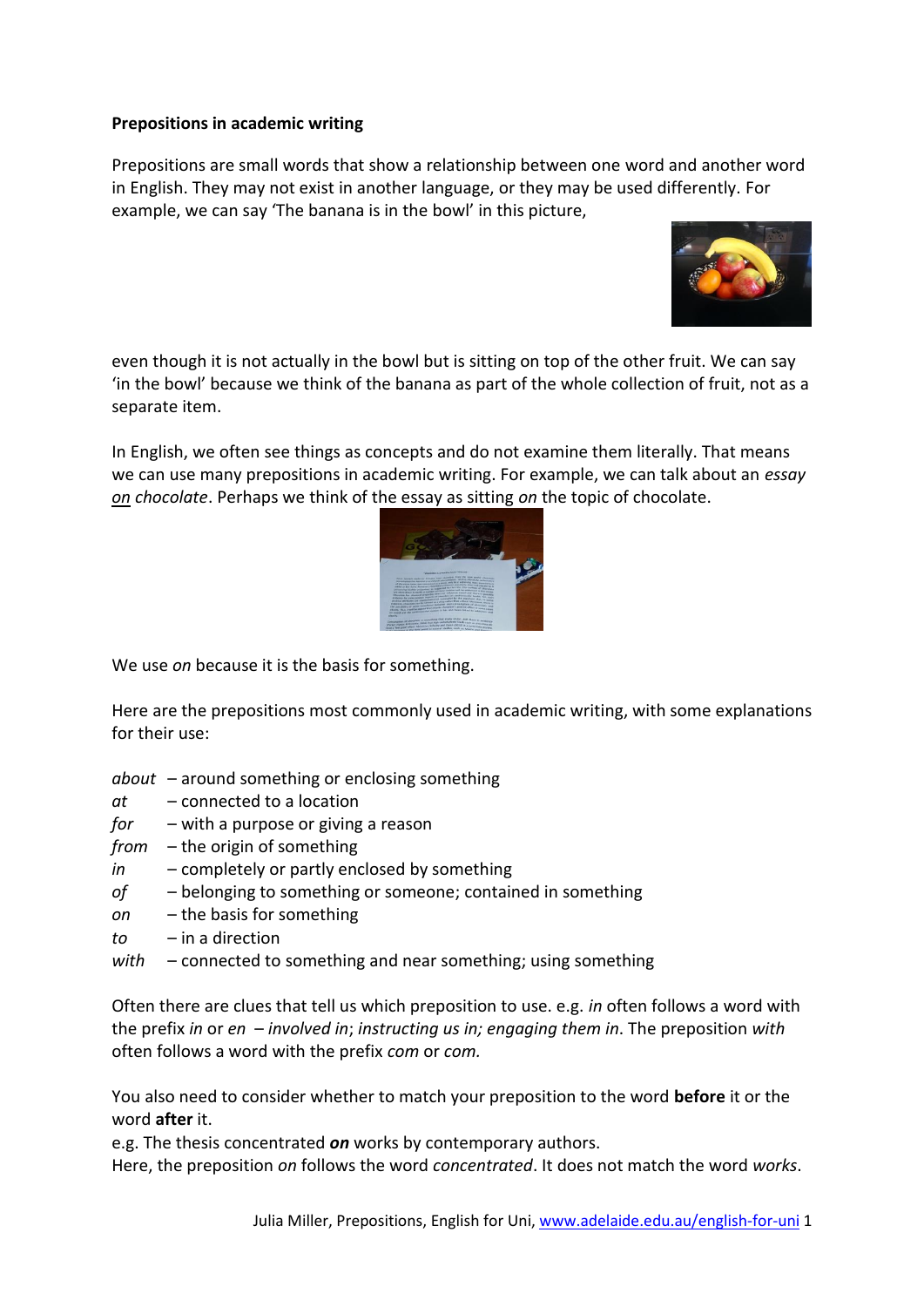If we rewrite the sentence, we might need a different preposition:

e.g. You can see this *in* works by contemporary authors.

Here, the preposition *in* goes with the word *works* because the verb *see* does not require a preposition.

Some verb + preposition combinations are called 'phrasal verbs'. These verb + preposition combinations are difficult to understand, because the meaning is often hard to guess from the individual words. For example, *write up* means *finish*.

In the prepositions song in the video, we can see different uses of prepositions, all from Averil Coxhead's Academic Word List:

An essay *on* statistics Involved *in* linguistics - How do prepositions work and how can we be sure *of* them? I've heard *on* good authority *In* English the majority *Of* people think that prepositions are too hard *to* learn.

Research *in* Language that's Relevant *for* paragraphs. Theories *about* Strategies *for*  Linking nouns and verbs. If you're writing *up* a Sentence *about* Photographs and monographs, Then don't forget The meaning *of* These tiny little words.

*Under*, *on* or *over In* or *out* or *under*, Many prepositions are not easy to discern. Instructing us *in* writing, Isn't it exciting? These words add all the richness *to* the languages we learn.

Here are the other sentences in the videothat have prepositions. Nearly all the prepositions are taken from the Academic Word List, which means that you will often see them in academic writing:

Harumi was looking *for* a book on Australian cooking -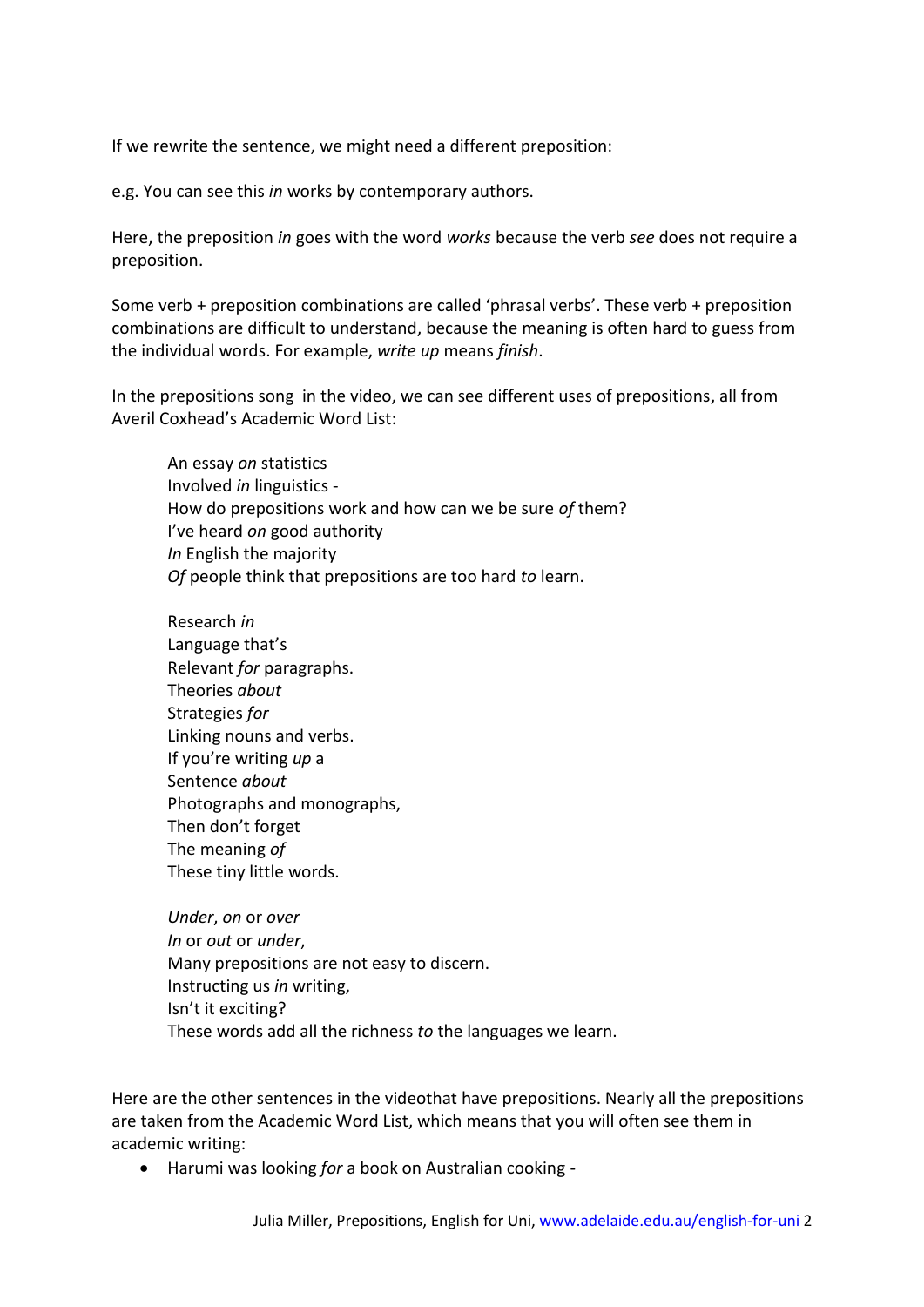- a book *of* Australian recipes, in fact.
- She had been to a lecture *on* local cuisine
- and she was involved *in* an experimental cooking group.
- The criteria *for* membership were that you had to enjoy cooking and you had to be a professional chef.
- She felt very positive *about* this
- and had consulted her employer *about* trying some new recipes.
- Harumi's been shot *with* a revolver
- *in* the library.
- I saw her go *into* the library.
- There's no one but us *in* the house.
- The murderer must be someone *in* this room!
- We all had access *to* it.
- It belongs *to* Prince Wolfgang,
- and Kareena was looking *at* it.....
- ...and Prince Wolfgang has a certificate *in* shooting.
- I can't think of any motive *for* killing her.
- Harumi was an expert *in* the kitchen.
- Quite a contrast *to* the chef they had last year.
- Harumi never imposed her ideas *on* us,
- and she nearly converted me *to* Japanese cooking!
- But she never lectured me *about* it.
- I suppose she had the odd publication *on* cooking.
- She was the author of many books *about* cooking!
- She must have had an enormous impact *on* Japanese cooking
- in Australia.
- Well, let's not rely *on* rumours.
- The bulk *of* her work was not that good.
- She had a wonderful attitude *to* cooking.
- Prince Wolfgang confined himself *to* soup.
- Harumi had to substitute sorbet *for* ice cream *for* my dessert.
- She was very understanding *about* it, though.
- Two of us had meals that were adapted *to* our dietary needs.
- But I'm only aware *of* one person who didn't enjoy their meal.
- There was an interval *of* ten minutes
- *between* the time we finished dinner and the time you joined us.
- Not enjoying a meal is not a motive *to* kill someone.
- You and Harumi both published widely *in* the area of cooking.
- You both did research *on* Asian cooking in Australia.
- Last year you both contributed *to* a new cookery book,
- but she wrote five chapters *on* Japanese cuisine,
- and you only wrote a paragraph *on*
- the art *of* cutting potatoes.
- She had recently replaced you as President *of* the Academy *of* Celebrity Chefs.
- she was a great challenge *to* you.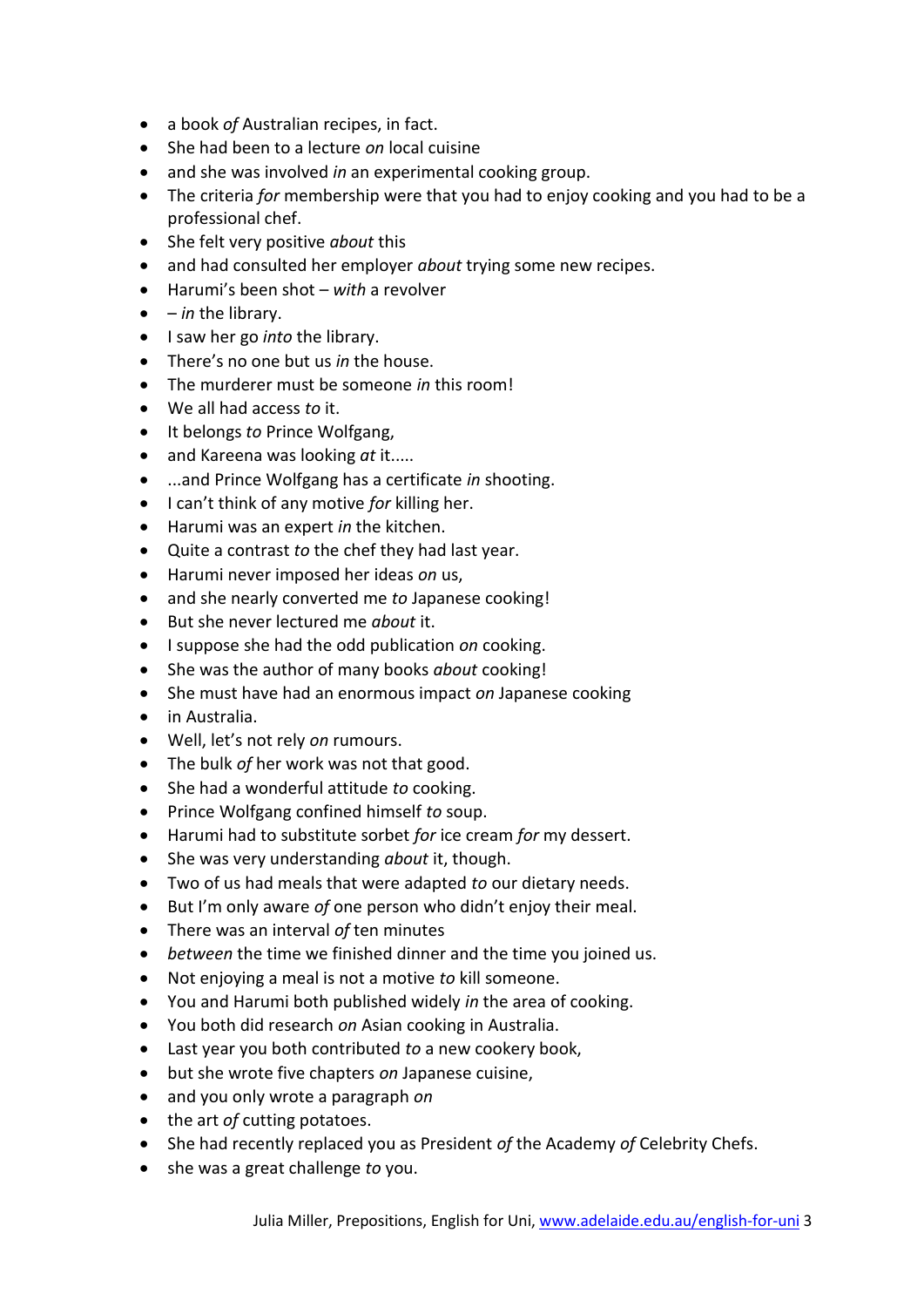- You never really recovered *from* the shock of her success.
- I'd like to apologise *on* behalf *of* everyone here, Gordon.
- I'm not biased *towards* anyone,
- but you must admit that someone who doesn't enjoy learning *about* grammar is a bit suspicious!

A good way to check which preposition to use is to consult an English learner's dictionary. Here are some links: [Cambridge Advanced Learner's Dictionary,](http://dictionary.cambridge.org/) th[e Macmillan English Dictionary,](http://www.macmillandictionary.com/) [Merriam Webster's Learner's Dictionary](http://www.learnersdictionary.com/) and th[e Oxford Advanced Learner's Dictionary](http://www.oxfordlearnersdictionaries.com/)



Another good way to check prepositions is to use a concordancer. A concordancer is a computer program that searches the uses of a word in a corpus (a collection of texts). There is a good free concordancer at the University of Adelaide. It is called AdTAT [link], and it has clear instructions about how to

use it and how to make your own corpus. You could make a corpus of articles in your subject area and then check it in the concordancer to see how prepositions are used.

## **Cognitive linguistics – for advanced grammar lovers**

Cognitive linguistics gives some excellent explanations for prepositions. Some terms that are important are:

**subject** (Lindstromberg, 2010), **figure** (Talmy (in Tyler & Evans, 2003) and Brala, 2002), **trajector** (Langacker, 2010 ), **target** (Vandeloise, 1991)

and

**ground** (Talmy (in Tyler & Evans, 2003) and Brala, 2002), **landmark** (Lindstromberg, 2010, Langacker, 2010 and Vandeloise, 1991)

e.g. The computer (= subject, figure, trajector, target) is *on* the desk (= ground, landmark)

In a cognitive linguistics approach, we do not link actual objects with prepositions; instead, we link our conceptions of objects (Brala, 2002). However, when learning prepositions, it is often useful to learn a literal meaning first and then apply it to a non-literal (figurative) meaning (Boers & Demecheleer, 1995, p. 203).

We tend to position things in terms of what we are more likely to know (Vandeloise, 1991). We would therefore say *The word is on page ten* but probably not *Page ten contains the word*. This is because we can locate page ten more easily than a single word on that page.

Sometimes we use our everyday understanding of the world to help us choose a preposition (Vandeloise 1991, p. 34). For example, we can say that a banana is *in* a bowl of fruit, even when it is not technically in a bowl but on top of the other fruit in the bowl, because we know the other fruit will support it. This may not be possible in languages other than English. We also tend to see things in terms of people (Vandeloise 1991, p. 38). e.g. *the foot*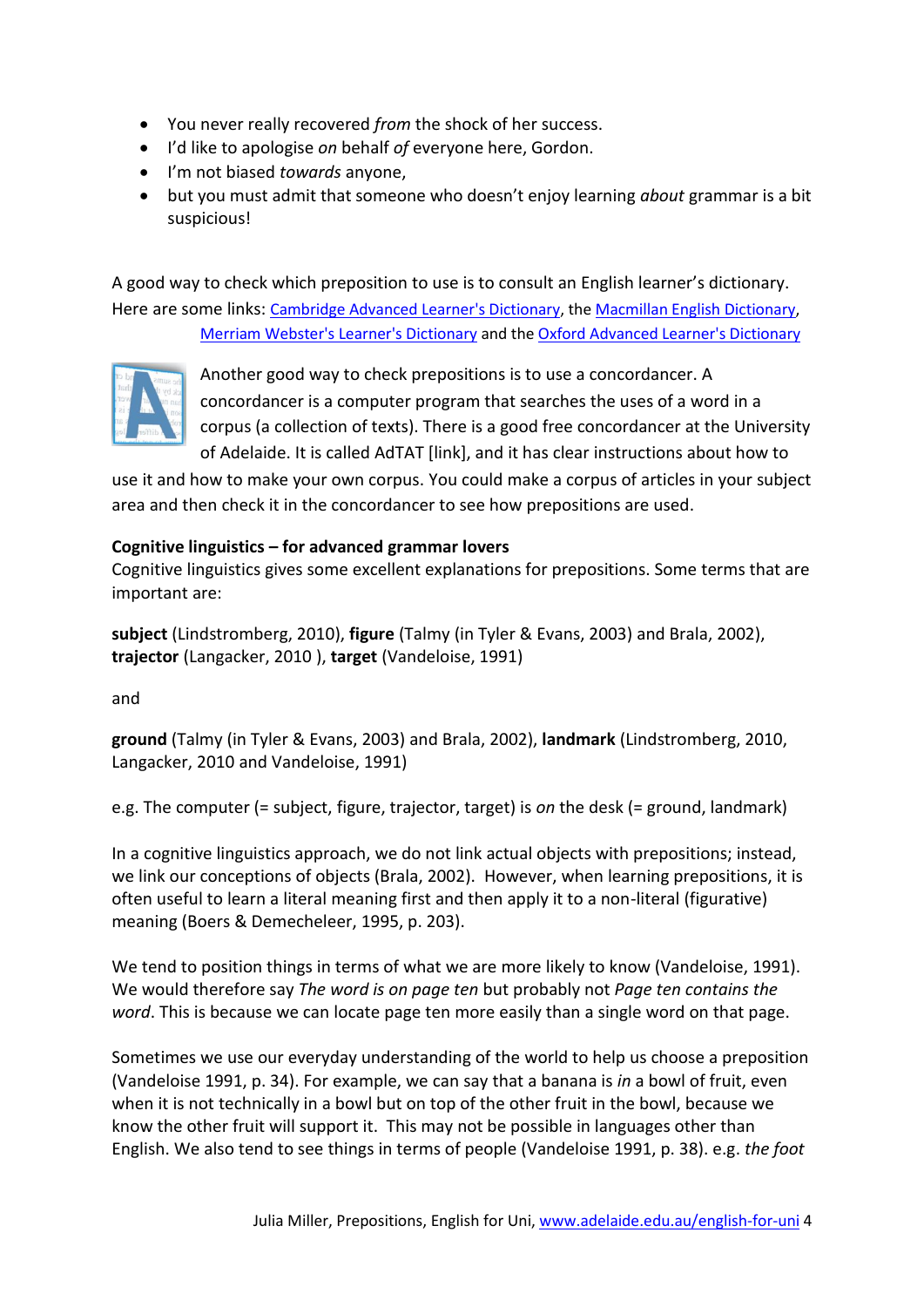*of the page*; *the back of a book*. *Foot* and *back* are terms usually used to describe human bodies, but we can apply them to other things too.

Bowerman and Pederson (in Brala, 2002, p. 37) constructed a continuum using the words *on* and *in* in English, and discovered that other languages used a similar continuum. Here is a version using several different languages and presented in a slightly different order to Bowerman and Pederson's version. (Ms Parrot's version is in a different order based on her English respondents' feedback. It should be noted that Bowerman and Pederson did much more extensive research on this than Ms Parrot did, but the overlaps with different languages are still interesting.)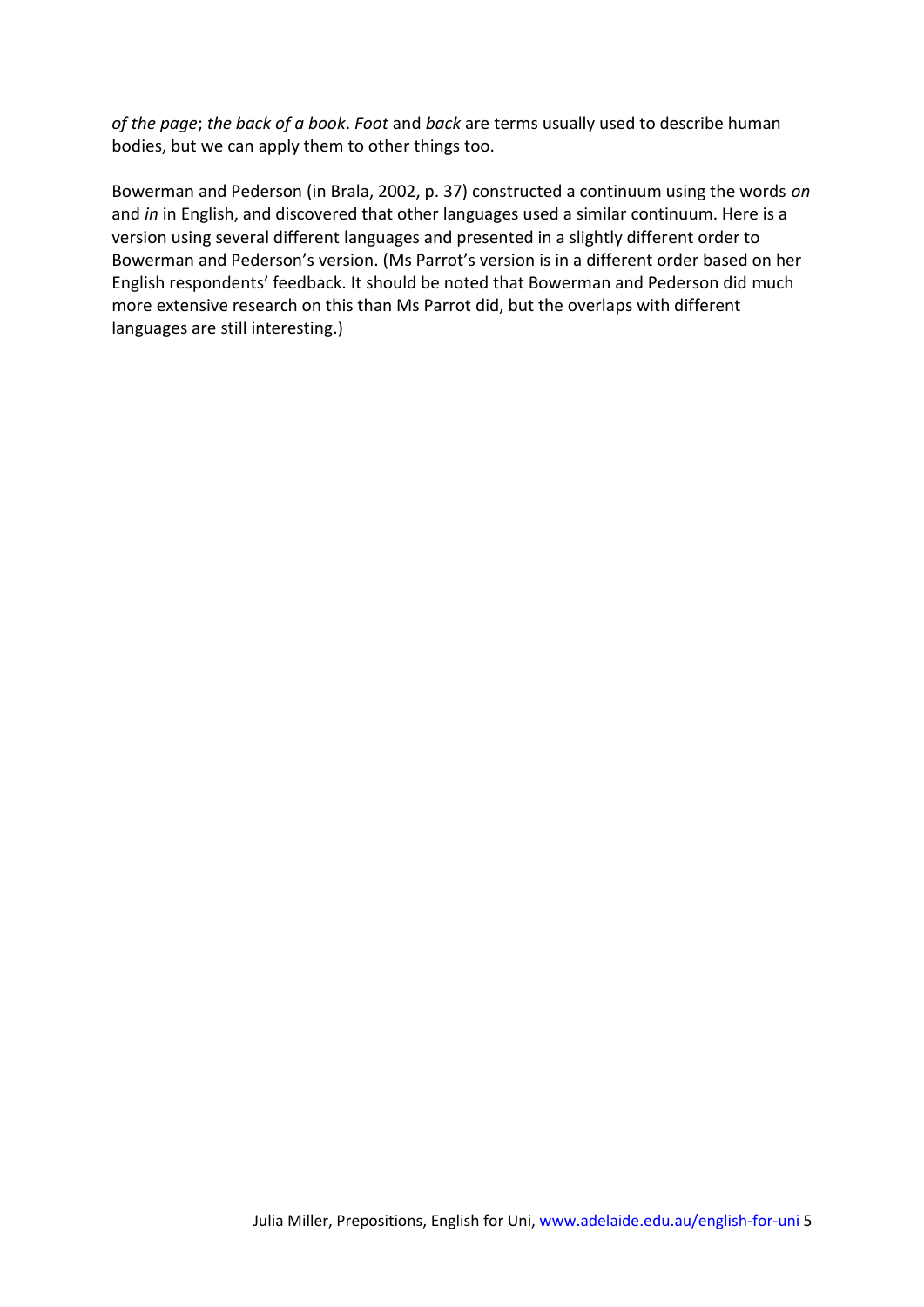|                                   | Clingy<br>attachment<br>Raindrops on<br>window | Hanging<br>over/against<br>Picture on<br>wall | Fixed<br>attachment<br>Handle on<br>cupboard | Point-to-point<br>attachment<br>Apple on twig | Encircle with<br>contact Ring<br>on finger | Support from<br>below. Cup<br>on table | Marks on a<br>surface<br>Writing on<br>paper | Impaled/<br>spitted on<br>Apple on stick | Pierces<br>through<br>Arrow<br>in(to)/through<br>apple | Partial<br>inclusion<br>Cigarette in<br>mouth | Still partial<br>inclusion<br>Apple in bowl | Inclusion<br>Apple in box |
|-----------------------------------|------------------------------------------------|-----------------------------------------------|----------------------------------------------|-----------------------------------------------|--------------------------------------------|----------------------------------------|----------------------------------------------|------------------------------------------|--------------------------------------------------------|-----------------------------------------------|---------------------------------------------|---------------------------|
| English (Julia<br>Miller's order) | on                                             | on                                            | on                                           | on                                            | on                                         | on                                     | on                                           | on                                       | in(to)                                                 | in                                            | in                                          | in                        |
| Portuguese                        | em                                             | em                                            | em                                           | em                                            | em                                         | em                                     | em                                           | em                                       | em                                                     | em                                            | em                                          | em                        |
| Bahasa<br>Indonesia               | di                                             | di                                            | di                                           | di                                            | di                                         |                                        | di                                           |                                          |                                                        | di                                            | di                                          |                           |
| French                            | sur                                            | à                                             | à                                            | à                                             | à                                          | à                                      | à                                            | à                                        | à travers                                              | à                                             |                                             | à                         |
| Bengali                           | $\overline{\phantom{a}}$                       | upore                                         | upore                                        | tanano<br>(hanging)                           | lagano                                     | sonjukto                               | modhe                                        | upore                                    | vitore                                                 | vitore                                        | modhe                                       |                           |
| Polish                            | $\sim$                                         |                                               |                                              |                                               | przycze-pione                              |                                        |                                              | przebity                                 | W                                                      | W                                             | W                                           |                           |
| German                            | auf                                            | auf                                           | an                                           | an                                            | an                                         | an                                     | an                                           | an                                       | in                                                     | in                                            | in                                          |                           |
| Danish                            | рå                                             | på                                            | noesten?                                     | på                                            | på                                         | på                                     |                                              |                                          | gennem                                                 |                                               |                                             |                           |
| Hindi                             | par                                            | par                                           | par                                          |                                               | par                                        |                                        | mein (finger<br>in ring)                     | par                                      | mein                                                   | mein                                          | mein                                        | mein                      |